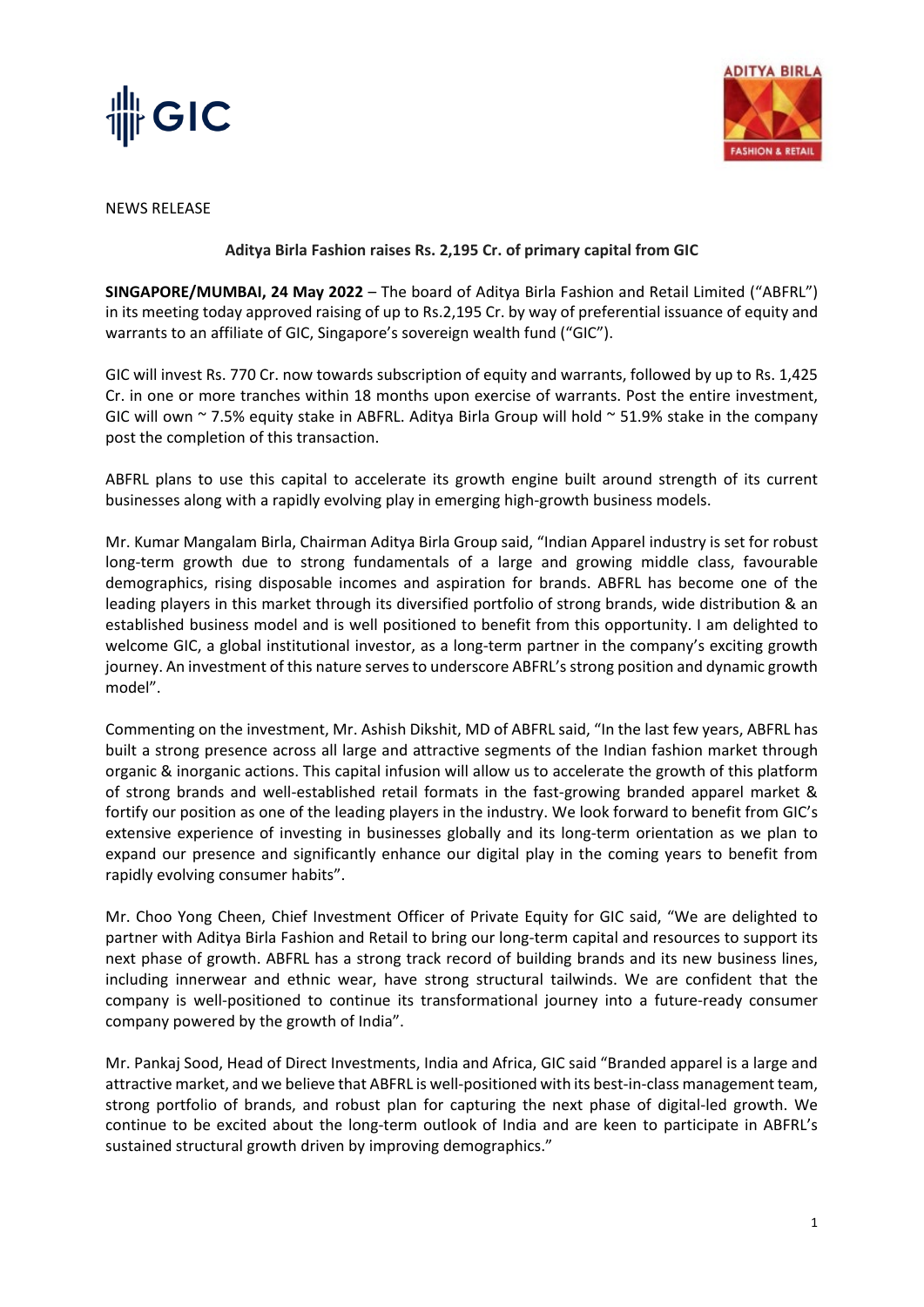



The transaction is subject to regulatory and other customary approvals.

**-END-**

## **About GIC**

GIC is a leading global investment firm established in 1981 to secure Singapore's financial future. As the manager of Singapore's foreign reserves, we take a long-term, disciplined approach to investing, and are uniquely positioned across a wide range of asset classes and active strategies globally. These include equities, fixed income, real estate, private equity, venture capital, and infrastructure. Our longterm approach, multi-asset capabilities, and global connectivity enable us to be an investor of choice. We seek to add meaningful value to our investments. Headquartered in Singapore, we have a global talent force of over 1,800 people in 10 key financial cities and have investments in over 40 countries. For more information on GIC, please visit [www.gic.com.sg](http://www.gic.com.sg/) or [LinkedIn.](https://www.linkedin.com/company/gic/?originalSubdomain=sg)

## **About Aditya Birla Fashion and Retail Limited**

ABFRL is part of a leading Indian conglomerate, The Aditya Birla Group. With revenue of Rs. 8,136 Cr. spanning retail space of 9.2 million sq. ft. (as on March 31, 2022), it is one of India's leading pure-play fashion powerhouse with an elegant bouquet of leading fashion brands and retail formats.

The Company has a network of 3,468 exclusive stores, 6,515 points of sale in department stores and 28,585 multi-brand outlets across India (as on 31st March 2022).

It houses some of the largest and most iconic brands in India including Louis Philippe, Van Heusen, Allen Solly and Peter England, established over 25 years. Pantaloons is amongst India's eminent fashion retailers.

Company has also built a strong position in innerwear and athleisure segments under Van Heusen brand. Company's international brands portfolio includes The Collective, one of the largest multi-brand retailers of international brands in India and exclusive partnerships with Ralph Lauren, Hackett London, Ted Baker, Fred Perry, Forever 21, American Eagle and Reebok.

The Company's foray into branded ethnic wear business includes brands such as Jaypore, Tasva & Marigold Lane. The Company has strategic partnerships with Designers 'Shantanu & Nikhil', 'Tarun Tahiliani', 'Sabyasachi' and 'House of Masaba'. ABFRL is also embarking on a significant Direct-to-Consumer play to build a portfolio of new-age brands across fashion, beauty and other lifestyle segments.

The Company is bolstering its digital capabilities by scaling up its brands.com to build an integrated portfolio of digital assets to provide an immersive customer experience, deepen consumer connect of its brands and expand its portfolio into emerging consumer segments